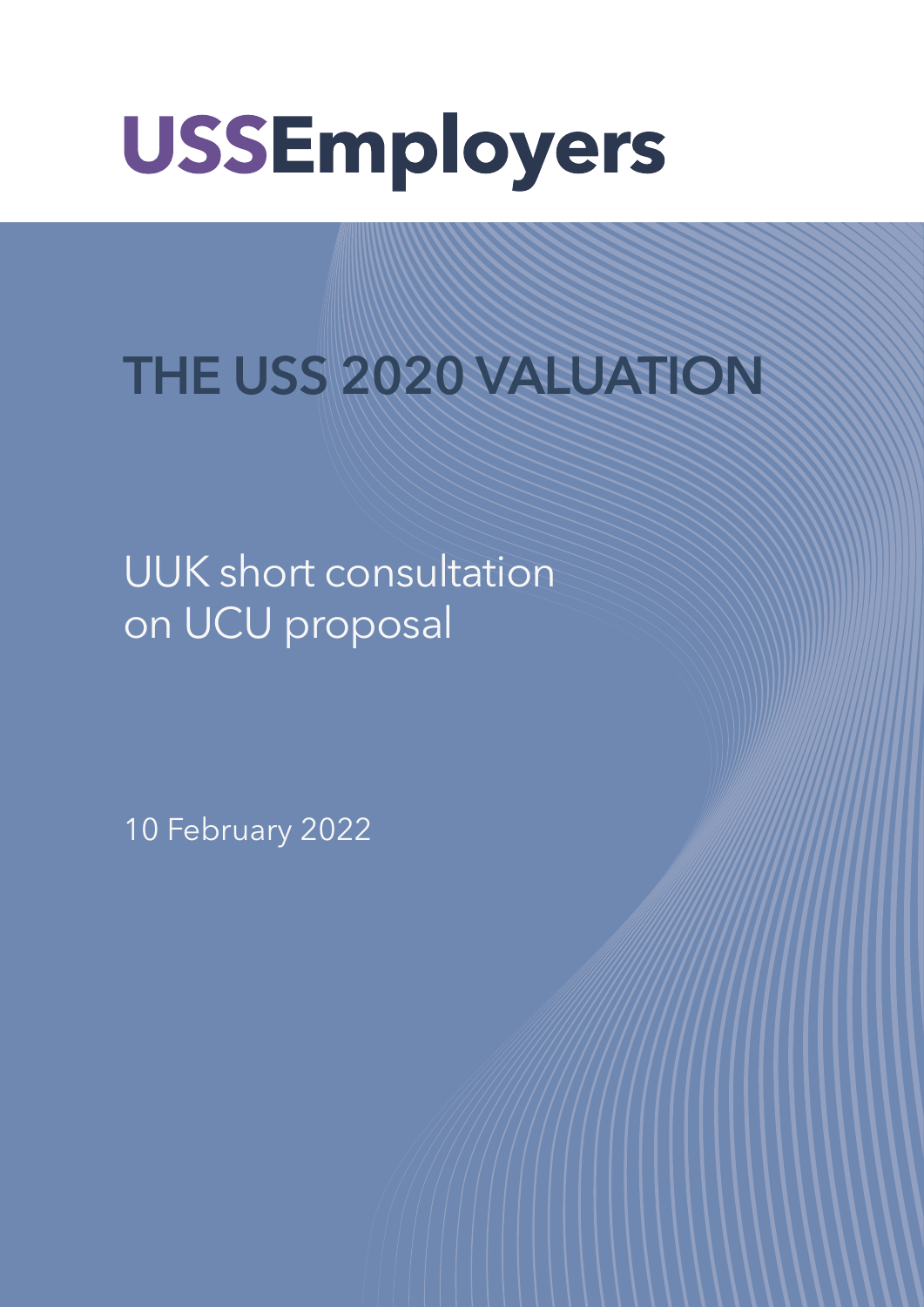## **UUK SHORT CONSULTATION ON UCU PROPOSAL**

#### [Wording provided by USS]

- The Trustee has included indicative contribution rates within the specification. Were the specification ultimately to be recommended by the JNC for adoption to the Trustee, the Trustee would confirm the final pricing at the same time it considered whether or not to approve the relevant deed of amendment along with any necessary changes to the employer contribution rates which would be implemented by the Trustee (subject to consultation with UUK on any amendments to the Schedule of Contributions, Recovery Plan and the Statement of Funding Principles) by the Trustee exercising its unilateral power under the scheme rules (Rule 6.1). The Trustee has not considered the impact of increasing contribution rates on member opt-outs, which (if they were to change) would likely have an impact on the total contributions collected.
- The indicative contribution rates assumes the covenant support agreed as part of the JNC decision on benefit changes at its meeting on 26 August 2021 remains unchanged (a 20-year rolling moratorium, plus agreed debt management measures including provision for acceleration of employer deficit contributions in the schedule of contributions). Note here that the contribution rates will be subject to a further consultation with employers on the proposed schedule of contributions.
- Furthermore, and as previously discussed the specification is not conditional on a 2022 valuation and neither does this form part of our considerations as to whether the UCU Proposal is implementable as that is not a specification for change within the remit of the JNC to consider to address the 2020 valuation. We do though note that, it is the Trustee (rather than either stakeholder or the JNC) that has power under the legislation to call a valuation.
- If a formal request to consider a 2022 valuation is made the Trustee will consider that request and comment further at that time. However, we wanted to clarify that our initial assessment is that it would be extremely challenging to complete the required processes for a 31 March 2022 valuation in time to intercept the contribution increases that would otherwise apply from 1 April 2023 onwards.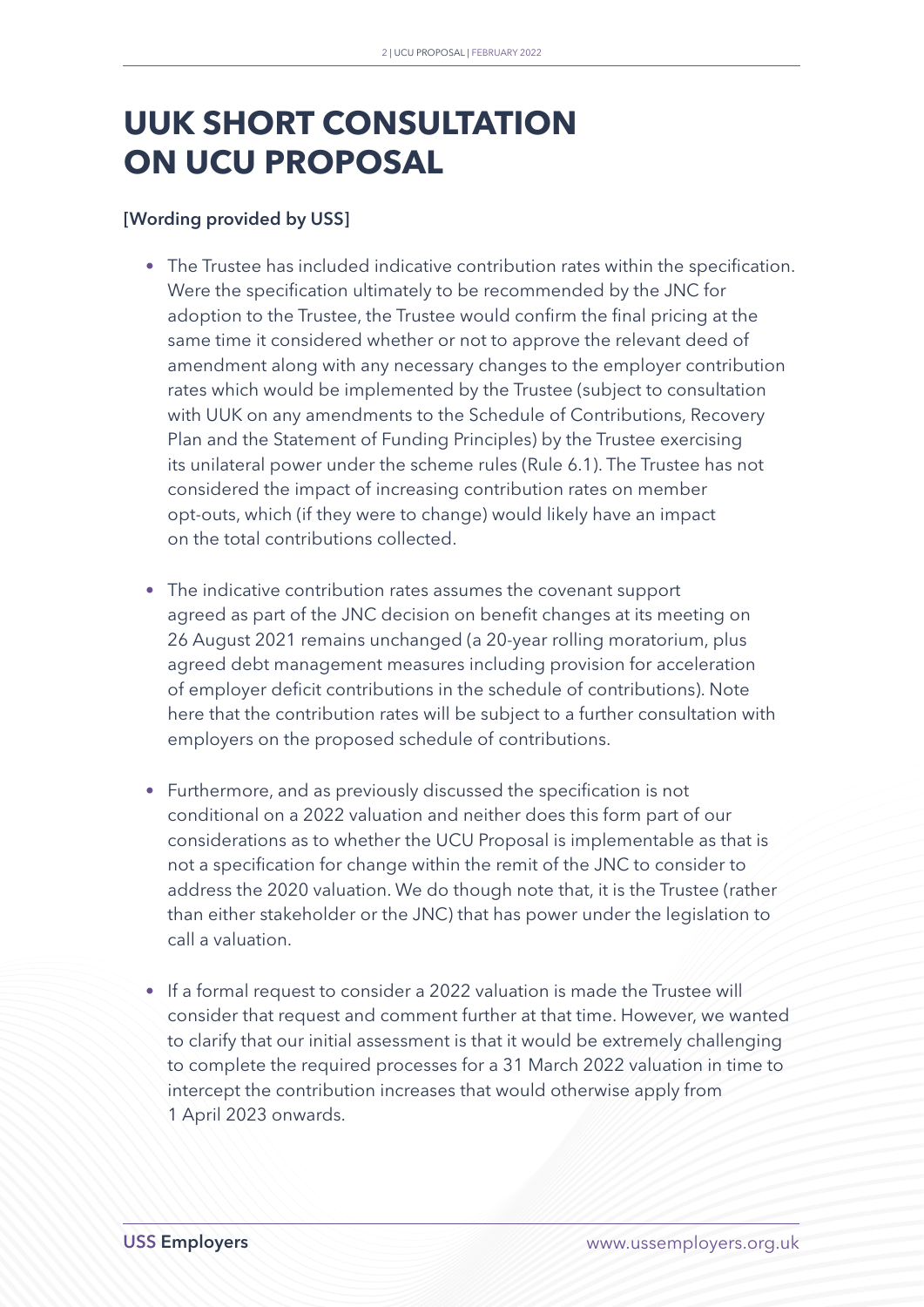### **UUK'S INITIAL REACTIONS**

UUK's initial reactions to the proposal are:

- 1. We are pleased that UCU has eventually tabled a proposal to conclude the 2020 valuation – but we are perplexed that it has taken UCU so long to do so (given the relatively straightforward approach proposed of retaining current benefits whilst facing materially higher contributions, with little other detail). We also note that it differs considerably to the position UCU provided to the media in the Autumn of 2021 (which did incorporate proposed changes to future benefits).
- 2. We appreciate that UCU may still contest the validity of the 2020 valuation, and we understand that part of a wider UCU narrative is to call for a moderately prudent 2022 valuation to, in due course, override the schedule of contributions set out above. We have asked UCU to clarify what is meant by moderately prudent and what evidence they have that a 2022 valuation would be justified, and importantly that such a moderately prudent basis would be acceptable to the USS Trustee and/or the Pensions Regulator.
- 3. The contributions UCU is asking employers to commit to (alongside the significant covenant support) is far beyond the mandate provided to UUK – and we believe would have devastating consequences across the employer base if such contributions came into effect – together with the opportunity cost of the value of those contributions. Employers will no doubt wish to evaluate what paying these rates could mean at their institution. We are also seeking to understand the USS Trustee's views on the impact of UCU proposal (and for example of the employer contributions proposed, and of the continuation of unmoderated Defined Benefit pension risk) on the covenant strength and in turn its compound impact on the funding proposal.
- 4. We have seen clear evidence presented to the JNC that further increases in the member contribution rate will almost certainly mean that more members will be priced out of the scheme – and would currently have no alternative employer-supported pension provision. Employers are keen to address the already high opt-out rate at current contribution levels and wish to offer lower-cost options and flexibilities for members, and this is something we wish to develop in collaboration with UCU. Regrettably, this does not appear in the UCU proposal presented to date.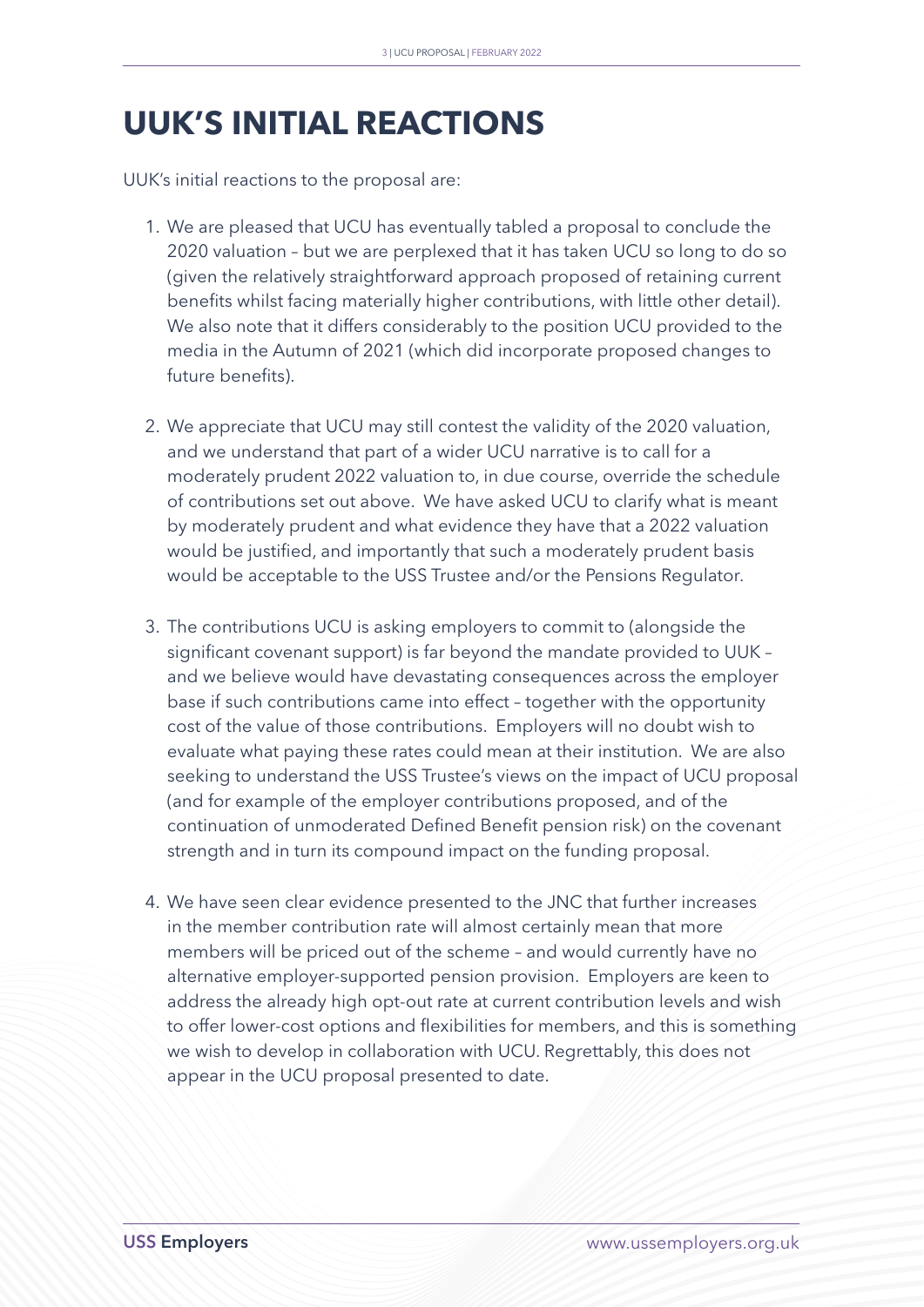5. We understand that the USS Trustee has not had sufficient time to obtain the Pensions Regulator's views on the UCU Proposal, but we note that the Regulator has previously reserved its position should 'Leg 2' of the dual rate Schedule of Contributions (the fallback position) apply - in its letter of 24 [September 2021](https://www.uss.co.uk/-/media/project/ussmainsite/files/about-us/valuations_yearly/2020-valuation/tpr-letter-to-uss-240921.pdf?rev=50c17d40a915484bbaff1e42c2c5b23b&hash=1FD6C44FC657DC03F686CBC9A741F368).

These are initial reactions and responses developed in the short time available. UUK hopes and expects to be in a position to share any further details and commentary with employers on the UCU proposal as it may emerge.